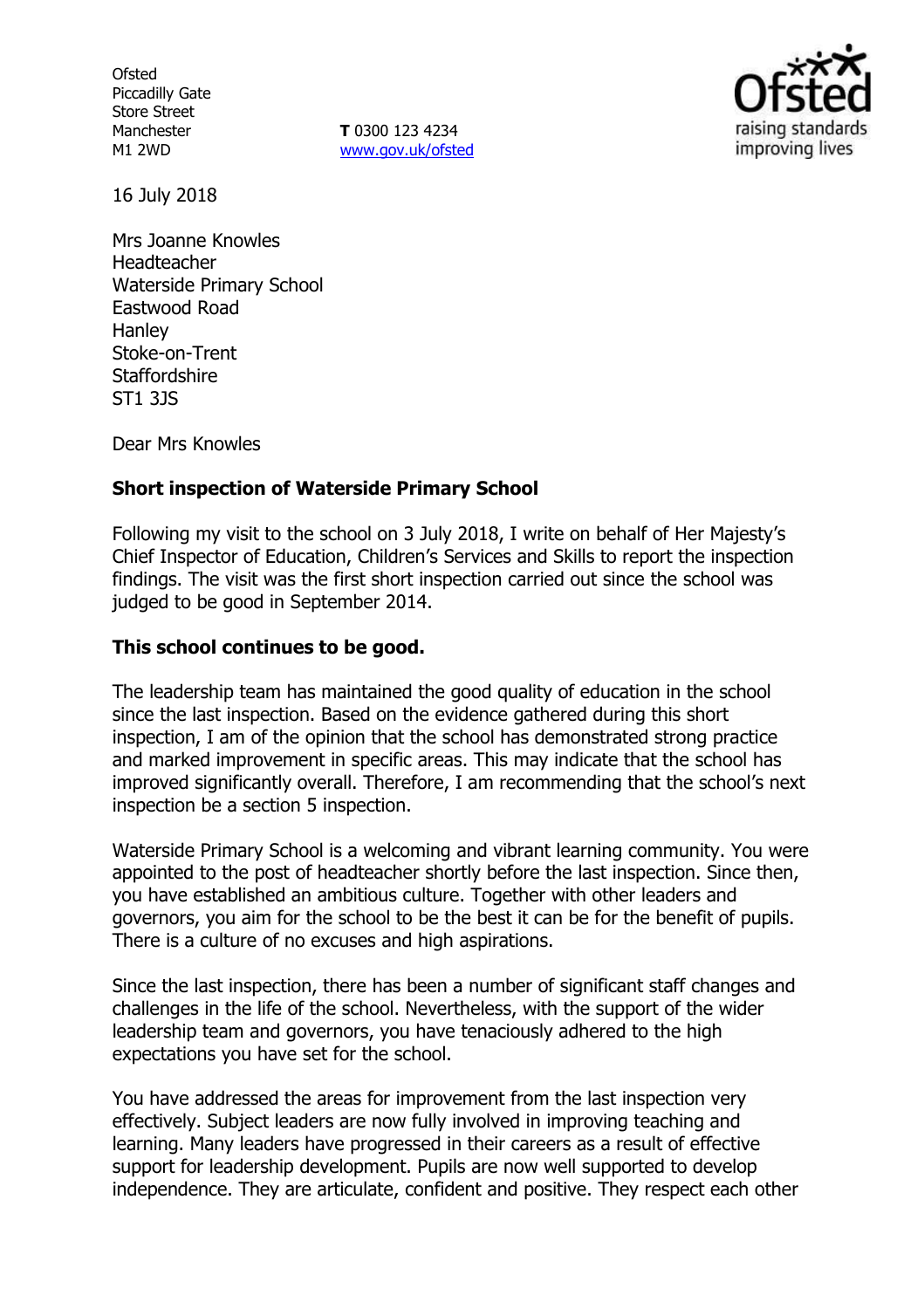

and adults.

You have systematically improved teaching by supporting teachers to be the best that they can be. Teachers plan work that is very well matched to pupils' individual needs. Pupils receive and respond to individualised guidance on how to improve their work. Teachers expect all pupils to apply their spelling, punctuation and grammar skills consistently well in all pieces of writing.

Many pupils come into school with skills that are well below those typical for their age. The community has many challenges that have an impact on the support that families can provide for learning. Despite these challenges, children make exceptional progress. In the early years, the proportion of children achieving a good level of development by the end of Reception in 2017 was above the national average, despite their often very low starting points. In 2017, the proportions of pupils achieving and exceeding the standard expected for their age by the end of key stage 2 was much higher than the national average. In 2017, pupils made significantly better progress in reading and mathematics by the end of key stage 2 than the national average. Notwithstanding this success, you have set a challenging target for even more disadvantaged pupils to achieve at greater depth in reading.

Teachers have high expectations and ambitions for all pupils to achieve to the best of their ability. Lessons are exciting and engaging. Pupils enjoy learning and they say that teachers make learning fun. Pupils make exceptional progress because teachers design stimulating tasks that address pupils' individual needs and starting points.

Governors are committed to the school. They want to see every child achieve well academically. However, governors also recognise the importance of developing pupils' other skills, such as social and cultural awareness. They understand that many pupils need additional support to become independent and mature citizens in their own right. They are rightly proud of the wide range of extra-curricular opportunities, such as sporting, artistic and musical activities, that all pupils have, particularly disadvantaged pupils, to develop skills outside the classroom. As a result of these opportunities, pupils develop the confidence that they need to help them progress to the next stage of their education successfully.

Pupils behave very well around school. They support each other at breaks and play well together. At lunchtime, pupils take part in craft activities, as well as games such as football and tennis. They can use the trim trial or take the Waterside mile challenge, running one mile by finding markers in the school grounds.

Lessons in philosophy help pupils to discuss challenging and thought-provoking concepts in a safe environment. In such a diverse community, this helps pupils to build trust and respect for each other. Pupils feel safe in school. They are happy here. One child's feelings reflected the feelings of many when she said, 'This is the best school.'

Leaders invest in staff. Staff appreciate the support that is provided to help them develop as effective practitioners. Staff are coached by senior leaders to reflect on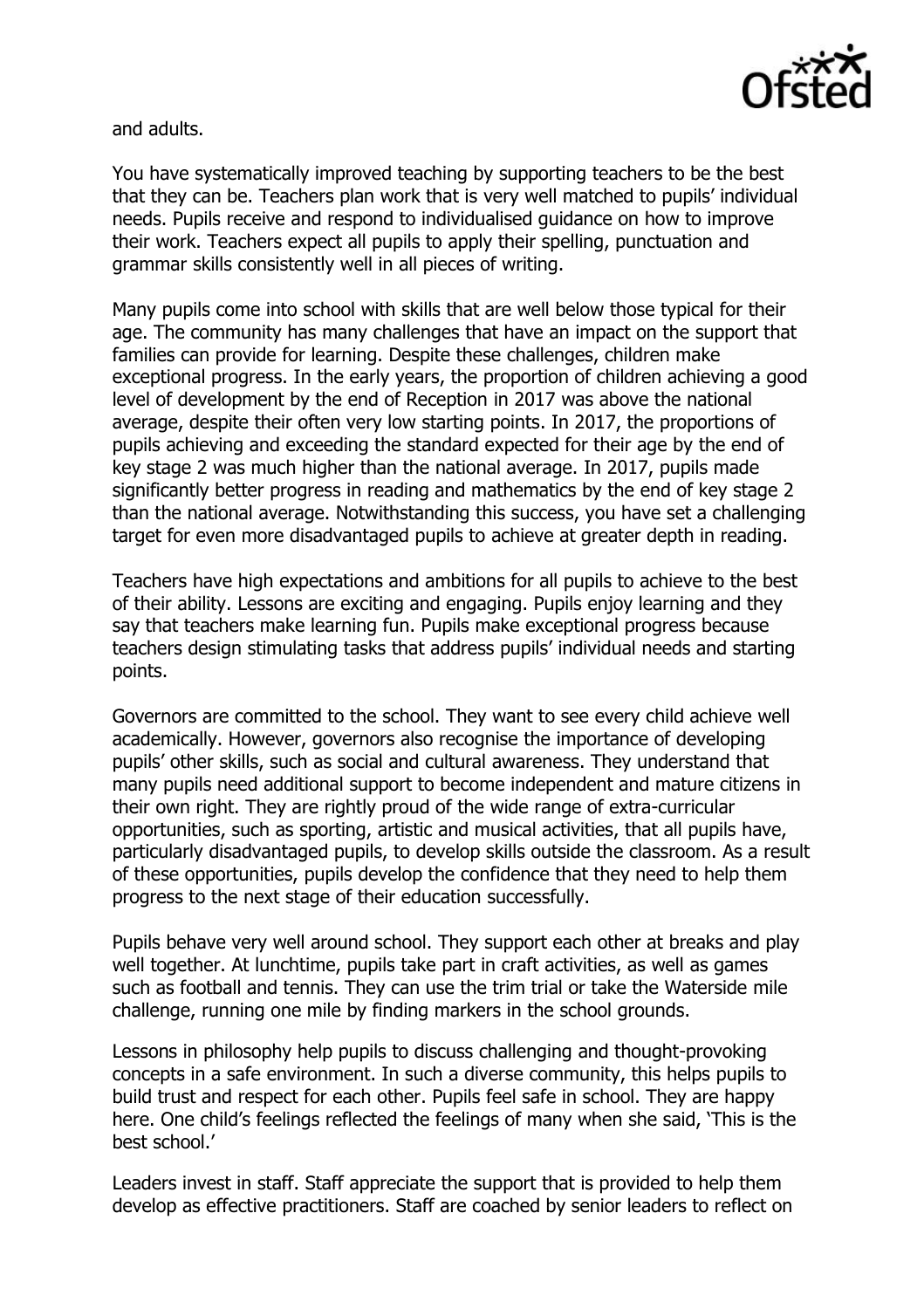

their practice and find their own solutions with support. Much of the teaching and practice in school is worthy of further dissemination, particularly in the early years. Many leaders have been supported to develop their leadership skills and gain promoted posts.

# **Safeguarding is effective.**

The leadership team has ensured that all safeguarding arrangements are fit for purpose. There is a culture of vigilance among all staff. Referrals show that staff are alert to spotting signs of potential abuse or neglect.

As senior designated safeguarding leader (DSL), you and others follow up on referrals tenaciously. Referrals are appropriately made and pursued in a timely and relentless fashion so that all children are safe. The school works very well with external partners, such as the police and children's social care. The handling of a recent, high profile, local issue has been recognised nationally as exemplary practice by the police and the Department for Education.

Pupils say that bullying is rare and, if it happens, it is dealt with swiftly by teachers. When bullying does occur, staff encourage and support pupils to work together to find a solution and make friends.

## **Inspection findings**

- At the end of key stage 2 in 2017, pupils' attainment in reading and mathematics exceeded the national averages, including at greater depth. Progress in reading and mathematics was similarly well above the national average. However, outcomes for writing were not quite as strong. You put in place a number of sharply focused initiatives to improve outcomes in writing, including revising the marking policy, which is now consistently applied. Teachers expect the same high standards of presentation and accuracy in terms of spelling, punctuation and grammar in all pieces of writing across the curriculum. Work in pupils' books shows that, because spelling and grammatical errors are consistently identified and addressed, mistakes do not persist. As a result, pupils' writing is grammatically correct and of a very high standard.
- Outcomes for writing are improving to be more in line with the exceptional standards in reading and mathematics. The proportion of pupils achieving greater depth in writing by the end of key stage 2 increased considerably this year, particularly for disadvantaged pupils. In early years, children's writing shows exceptional progress from very low starting points. The proportion of pupils achieving the expected standard in the phonics screening check has been well above the national average for the last two years.
- The engaging curriculum is underpinned by the school's values, which include resilience, excellence and inspiration. Lessons are designed to reflect these values. Tasks have increasing levels of challenge – bronze, silver, gold, platinum or diamond. Pupils choose the level that is right for them. Many pupils choose the higher challenges because they are eager to achieve to the best of their ability. Platinum and diamond challenges extend beyond the standard expected for their age. Pupils access the curriculum at the most appropriate level for them. In this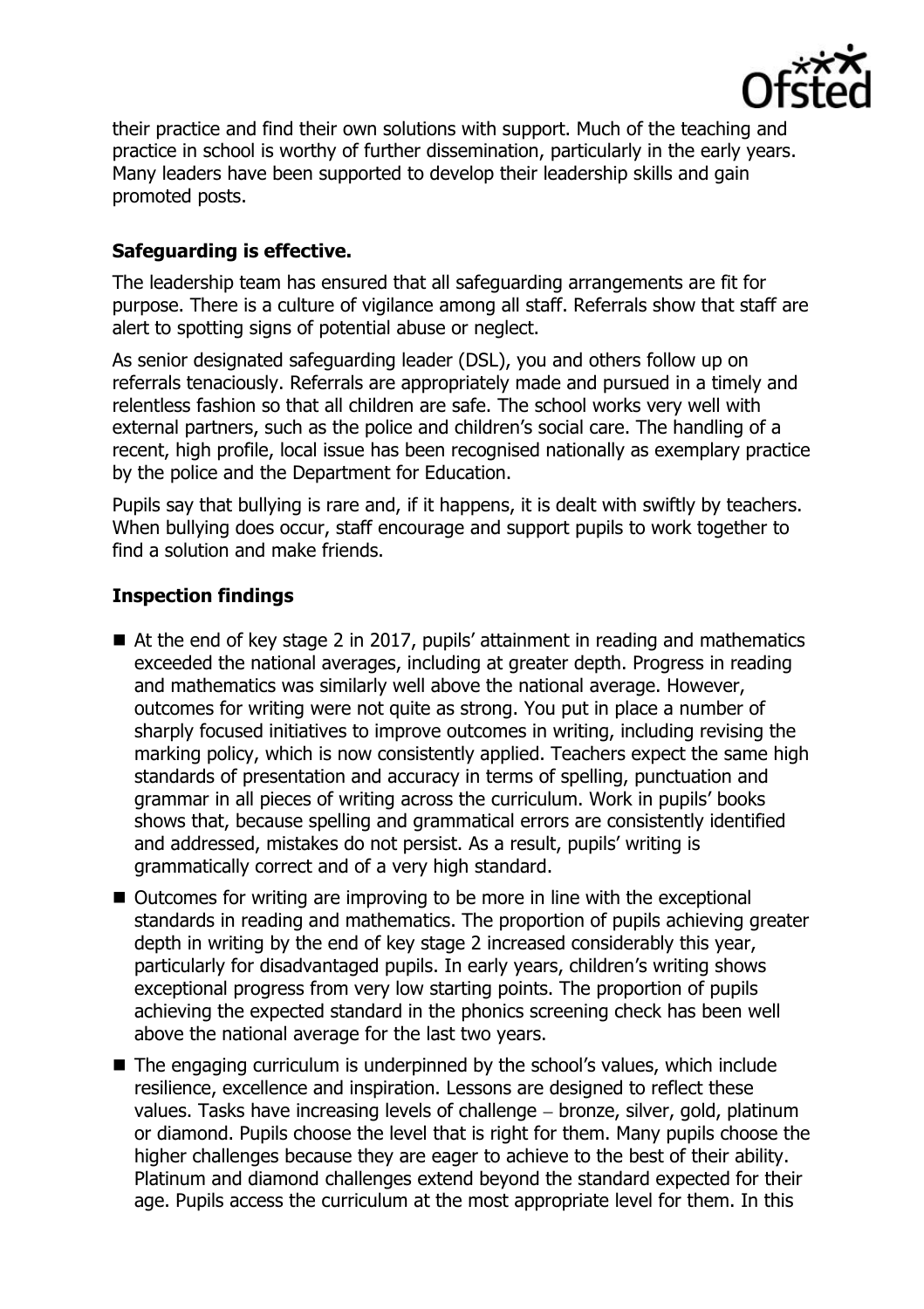

way, the curriculum is adapted and amended to suit the needs of all pupils, including the most able, some of whom access GCSE-level mathematics problems.

- Disadvantaged pupils achieve very well at Waterside Primary School. Based on research evidence, you have focused on improving the quality of class teaching to ensure that the needs of all pupils are met effectively. Any interventions take place outside normal lesson times. In this way, pupils who need additional support do not miss any part of the curriculum. For example, pupils attend early morning reading sessions. Interventions are tailored to the individual pupils' needs. Additional activities offered focus on pupils' strengths and interests. Disadvantaged pupils benefit from a wide range of subsidised extra-curricular activities, trips and visits that they may not otherwise experience. Support to improve attendance has had a dramatic impact on reducing persistent absence. As a result, disadvantaged pupils and those who have special educational needs (SEN) and/or disabilities make strong progress. Attainment for disadvantaged pupils in reading and mathematics in 2017, at the end of key stage 2, was well above the national averages at the standard expected for their age.
- The curriculum is based on the principle that children learn better when they are active. During the inspection, we observed together a number of highly engaging lessons where pupils demonstrated their love of learning. As a result, they made excellent progress. For example, children in early years were learning phonics outside, singing and dancing as they learned new letter sounds. When the teacher asked for an example of a word spelled with the 'igh' combination of letters, one child said, 'In the middle of the night.' This demonstrates an impressive grasp of phonics at such a young age. In key stage 2 mathematics, pupils were calculating the area and perimeter of different table formations. Seeing the physical manifestation of their calculations on paper helped them to understand the concept of shape and space. In key stage 1, pupils used sophisticated vocabulary such as 'symmetrical' and 'chrysalis' confidently in their answers to teachers' questions.
- Leaders and governors recognise that the excellent practice at Waterside Primary School is worth sharing more widely. They also recognise that staff learn from working with other schools. To this end, governors have supported your recent successful application to become a national leader of education. The school has also joined a federation of other local schools as part of a strategic action plan to facilitate sharing good practice more widely. Leaders and governors know that there is capacity within the senior leadership team to support this wider outreach work, while maintaining the high quality of the pupils' experiences at Waterside.

#### **Next steps for the school**

Leaders and those responsible for governance should ensure that the excellent practice that exists across the school is shared more widely, particularly in relation to: